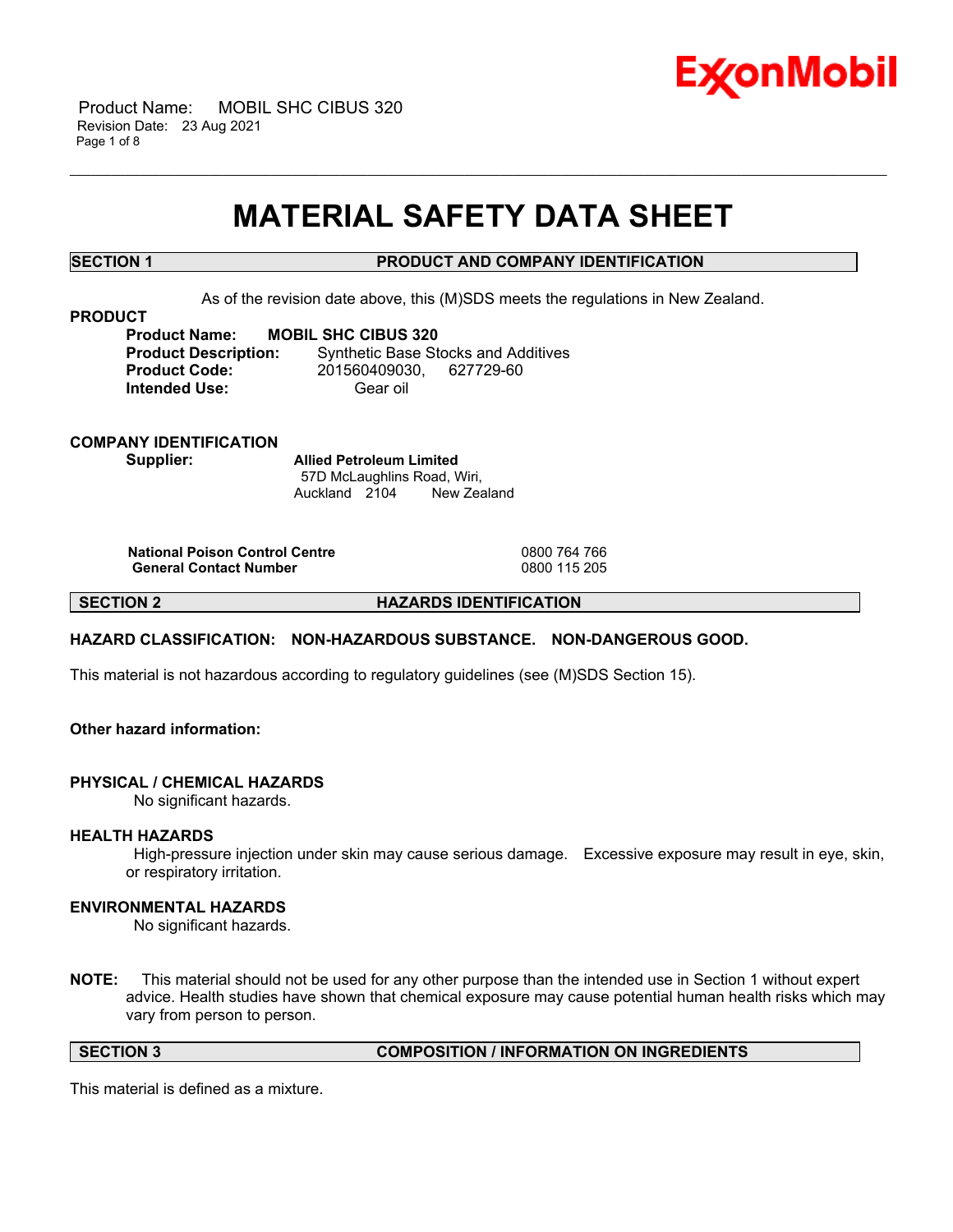

 Product Name: MOBIL SHC CIBUS 320 Revision Date: 23 Aug 2021 Page 2 of 8

## **No Hazardous Substance(s) or Complex Substance(s) required for disclosure.**

#### **SECTION 4 FIRST AID MEASURES**

#### **INHALATION**

Remove from further exposure. For those providing assistance, avoid exposure to yourself or others. Use adequate respiratory protection. If respiratory irritation, dizziness, nausea, or unconsciousness occurs, seek immediate medical assistance. If breathing has stopped, assist ventilation with a mechanical device or use mouth-to-mouth resuscitation.

\_\_\_\_\_\_\_\_\_\_\_\_\_\_\_\_\_\_\_\_\_\_\_\_\_\_\_\_\_\_\_\_\_\_\_\_\_\_\_\_\_\_\_\_\_\_\_\_\_\_\_\_\_\_\_\_\_\_\_\_\_\_\_\_\_\_\_\_\_\_\_\_\_\_\_\_\_\_\_\_\_\_\_\_\_\_\_\_\_\_\_\_\_\_\_\_\_\_\_\_\_\_\_\_\_\_\_\_\_\_\_\_\_\_\_\_\_\_

# **SKIN CONTACT**

Wash contact areas with soap and water. If product is injected into or under the skin, or into any part of the body, regardless of the appearance of the wound or its size, the individual should be evaluated immediately by a physician as a surgical emergency. Even though initial symptoms from high pressure injection may be minimal or absent, early surgical treatment within the first few hours may significantly reduce the ultimate extent of injury.

### **EYE CONTACT**

Flush thoroughly with water. If irritation occurs, get medical assistance.

#### **INGESTION**

First aid is normally not required. Seek medical attention if discomfort occurs.

#### **SECTION 5 FIRE FIGHTING MEASURES**

# **EXTINGUISHING MEDIA**

**Appropriate Extinguishing Media:** Use water fog, foam, dry chemical or carbon dioxide (CO2) to extinguish flames.

**Inappropriate Extinguishing Media:** Straight streams of water

#### **FIRE FIGHTING**

**Fire Fighting Instructions:** Evacuate area. Prevent run-off from fire control or dilution from entering streams, sewers or drinking water supply. Fire-fighters should use standard protective equipment and in enclosed spaces, self-contained breathing apparatus (SCBA). Use water spray to cool fire exposed surfaces and to protect personnel.

**Hazardous Combustion Products:** Aldehydes, Incomplete combustion products, Oxides of carbon, Smoke, Fume, Sulphur oxides

### **FLAMMABILITY PROPERTIES**

**Flash Point [Method]:** >238°C (460°F) [ASTM D-92] **Flammable Limits (Approximate volume % in air):** LEL: 0.9 UEL: 7.0 **Autoignition Temperature:** N/D

# **SECTION 6 ACCIDENTAL RELEASE MEASURES**

#### **NOTIFICATION PROCEDURES**

In the event of a spill or accidental release, notify relevant authorities in accordance with all applicable regulations.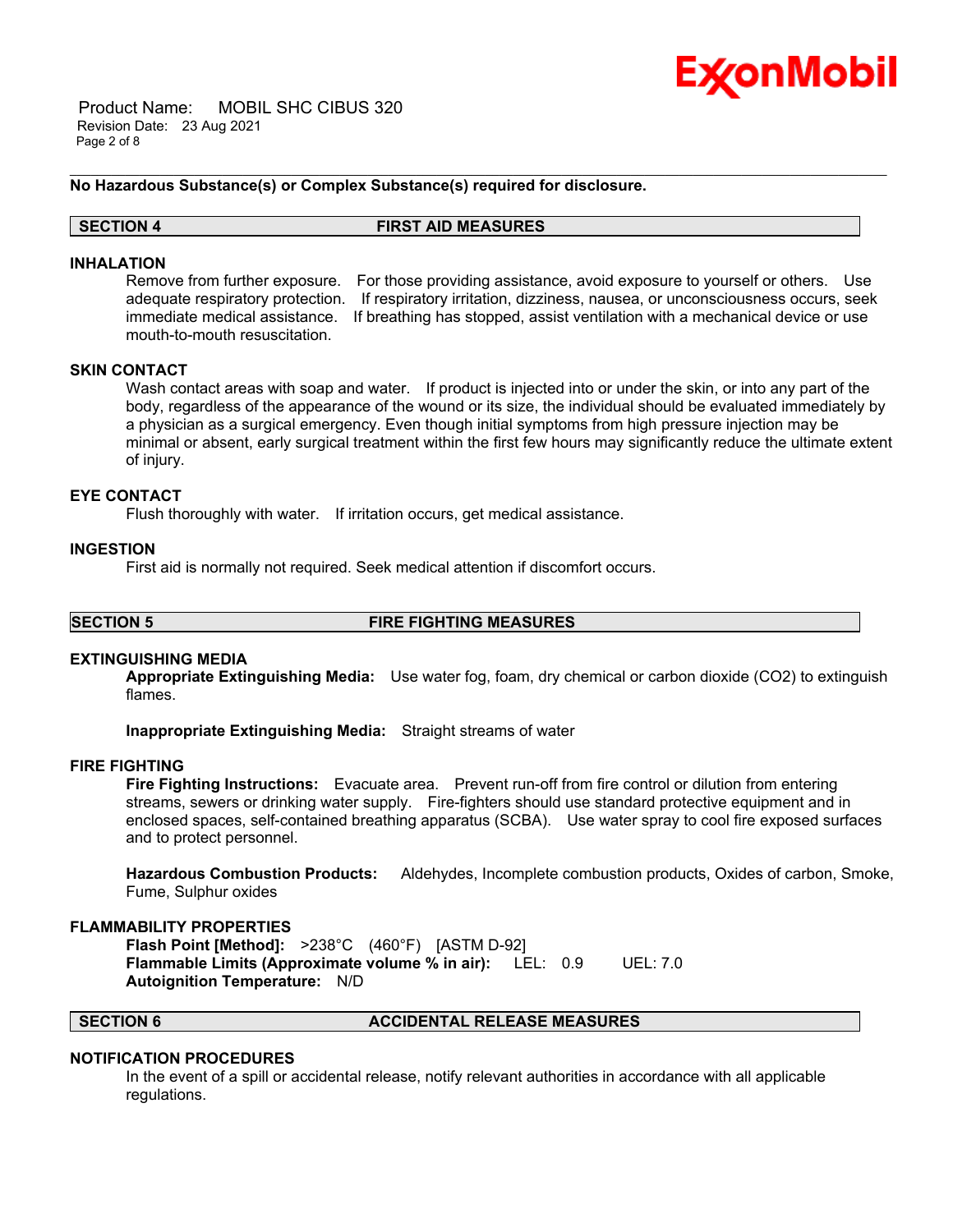Avoid contact with spilled material. See Section 5 for fire fighting information. See the Hazard Identification Section for Significant Hazards. See Section 4 for First Aid Advice. See Section 8 for advice on the minimum requirements for personal protective equipment. Additional protective measures may be necessary, depending on the specific circumstances and/or the expert judgment of the emergency responders.

Ex⁄onMobil

# **SPILL MANAGEMENT**

**Land Spill:** Stop leak if you can do so without risk. Recover by pumping or with suitable absorbent.

\_\_\_\_\_\_\_\_\_\_\_\_\_\_\_\_\_\_\_\_\_\_\_\_\_\_\_\_\_\_\_\_\_\_\_\_\_\_\_\_\_\_\_\_\_\_\_\_\_\_\_\_\_\_\_\_\_\_\_\_\_\_\_\_\_\_\_\_\_\_\_\_\_\_\_\_\_\_\_\_\_\_\_\_\_\_\_\_\_\_\_\_\_\_\_\_\_\_\_\_\_\_\_\_\_\_\_\_\_\_\_\_\_\_\_\_\_\_

**Water Spill:** Stop leak if you can do so without risk. Confine the spill immediately with booms. Warn other shipping. Remove from the surface by skimming or with suitable absorbents. Seek the advice of a specialist before using dispersants.

Water spill and land spill recommendations are based on the most likely spill scenario for this material; however, geographic conditions, wind, temperature, (and in the case of a water spill) wave and current direction and speed may greatly influence the appropriate action to be taken. For this reason, local experts should be consulted. Note: Local regulations may prescribe or limit action to be taken.

### **ENVIRONMENTAL PRECAUTIONS**

Large Spills: Dyke far ahead of liquid spill for later recovery and disposal. Prevent entry into waterways, sewers, basements or confined areas.

# **SECTION 7 HANDLING AND STORAGE**

# **HANDLING**

Prevent small spills and leakage to avoid slip hazard. Material can accumulate static charges which may cause an electrical spark (ignition source). When the material is handled in bulk, an electrical spark could ignite any flammable vapors from liquids or residues that may be present (e.g., during switch-loading operations). Use proper bonding and/or earthing procedures. However, bonding and earthing may not eliminate the hazard from static accumulation. Consult local applicable standards for guidance. Additional references include American Petroleum Institute 2003 (Protection Against Ignitions Arising out of Static, Lightning and Stray Currents) or National Fire Protection Agency 77 (Recommended Practice on Static Electricity) or CENELEC CLC/TR 50404 (Electrostatics - Code of practice for the avoidance of hazards due to static electricity).

**Static Accumulator:** This material is a static accumulator.

#### **STORAGE**

The type of container used to store the material may affect static accumulation and dissipation. Do not store in open or unlabelled containers.

# **SECTION 8 EXPOSURE CONTROLS / PERSONAL PROTECTION**

**Exposure limits/standards for materials that can be formed when handling this product:** When mists/aerosols can occur the following is recommended:  $5 \text{ mg/m}^3$  - ACGIH TLV (inhalable fraction).

### **Biological limits**

No biological limits allocated.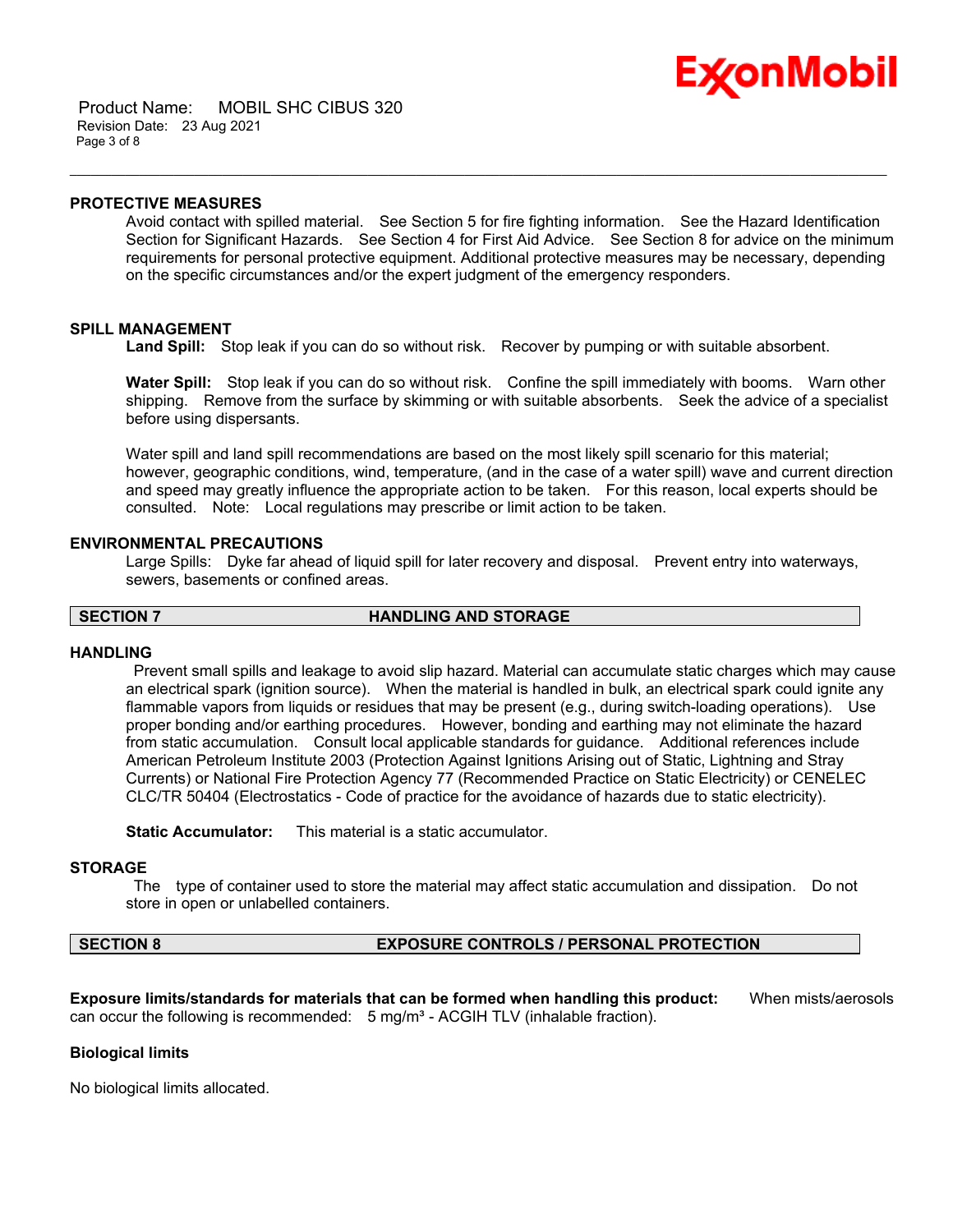

 Product Name: MOBIL SHC CIBUS 320 Revision Date: 23 Aug 2021 Page 4 of 8

NOTE: Limits/standards shown for guidance only. Follow applicable regulations.

# **ENGINEERING CONTROLS**

The level of protection and types of controls necessary will vary depending upon potential exposure conditions. Control measures to consider:

No special requirements under ordinary conditions of use and with adequate ventilation.

\_\_\_\_\_\_\_\_\_\_\_\_\_\_\_\_\_\_\_\_\_\_\_\_\_\_\_\_\_\_\_\_\_\_\_\_\_\_\_\_\_\_\_\_\_\_\_\_\_\_\_\_\_\_\_\_\_\_\_\_\_\_\_\_\_\_\_\_\_\_\_\_\_\_\_\_\_\_\_\_\_\_\_\_\_\_\_\_\_\_\_\_\_\_\_\_\_\_\_\_\_\_\_\_\_\_\_\_\_\_\_\_\_\_\_\_\_\_

# **PERSONAL PROTECTION**

Personal protective equipment selections vary based on potential exposure conditions such as applications, handling practices, concentration and ventilation. Information on the selection of protective equipment for use with this material, as provided below, is based upon intended, normal usage.

**Respiratory Protection:** If engineering controls do not maintain airborne contaminant concentrations at a level which is adequate to protect worker health, an approved respirator may be appropriate. Respirator selection, use, and maintenance must be in accordance with regulatory requirements, if applicable. Types of respirators to be considered for this material include:

No special requirements under ordinary conditions of use and with adequate ventilation. Particulate

For high airborne concentrations, use an approved supplied-air respirator, operated in positive pressure mode. Supplied air respirators with an escape bottle may be appropriate when oxygen levels are inadequate, gas/vapour warning properties are poor, or if air purifying filter capacity/rating may be exceeded.

**Hand Protection:** Any specific glove information provided is based on published literature and glove manufacturer data. Glove suitability and breakthrough time will differ depending on the specific use conditions. Contact the glove manufacturer for specific advice on glove selection and breakthrough times for your use conditions. Inspect and replace worn or damaged gloves. The types of gloves to be considered for this material include:

No protection is ordinarily required under normal conditions of use. Nitrile,Viton

**Eye Protection:** If contact is likely, safety glasses with side shields are recommended.

**Skin and Body Protection:** Any specific clothing information provided is based on published literature or manufacturer data. The types of clothing to be considered for this material include:

No skin protection is ordinarily required under normal conditions of use. In accordance with good industrial hygiene practices, precautions should be taken to avoid skin contact.

**Specific Hygiene Measures:** Always observe good personal hygiene measures, such as washing after handling the material and before eating, drinking, and/or smoking. Routinely wash work clothing and protective equipment to remove contaminants. Discard contaminated clothing and footwear that cannot be cleaned. Practice good housekeeping.

# **ENVIRONMENTAL CONTROLS**

Comply with applicable environmental regulations limiting discharge to air, water and soil. Protect the environment by applying appropriate control measures to prevent or limit emissions.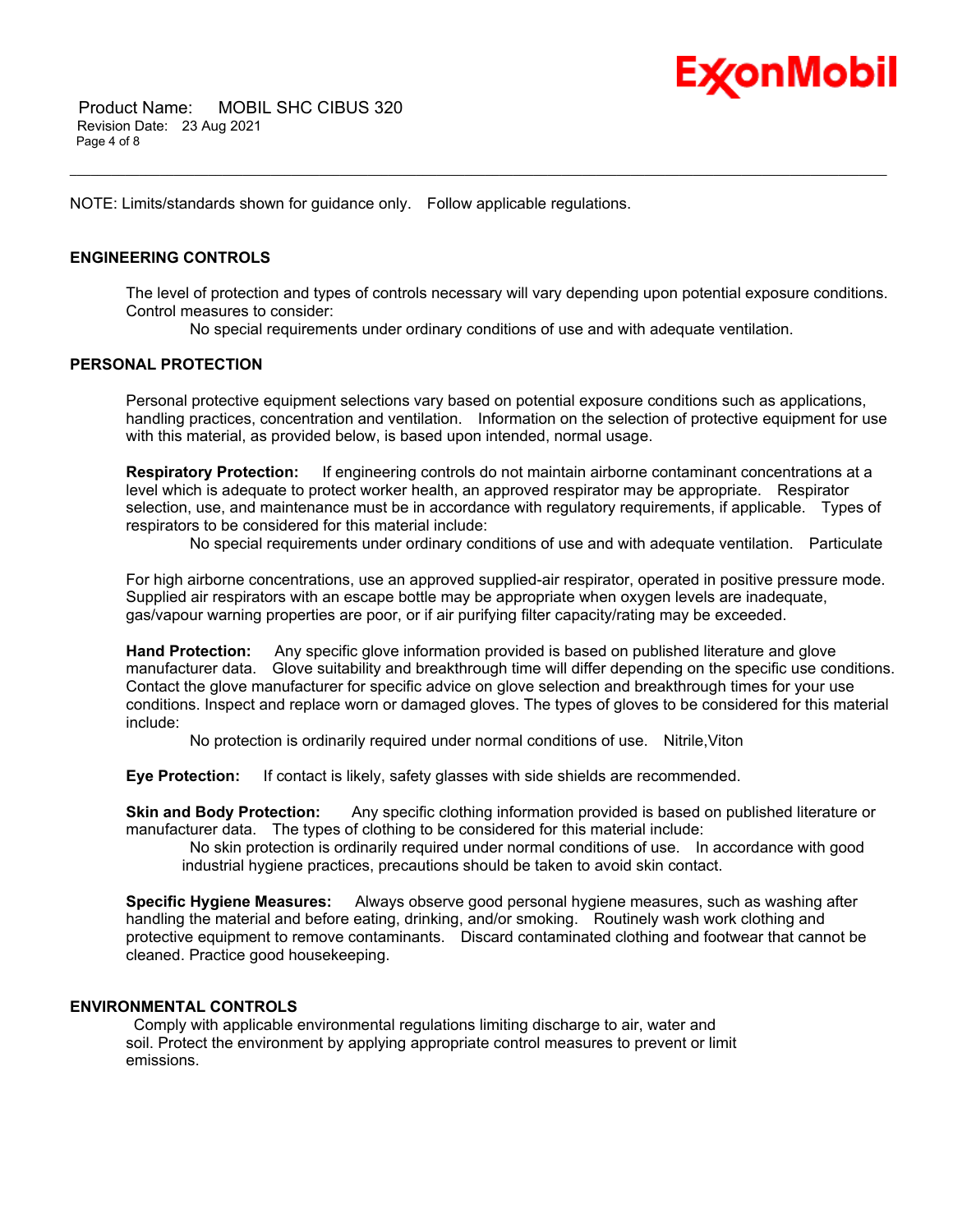

 Product Name: MOBIL SHC CIBUS 320 Revision Date: 23 Aug 2021 Page 5 of 8

# **SECTION 9 PHYSICAL AND CHEMICAL PROPERTIES**

**Note: Physical and chemical properties are provided for safety, health and environmental considerations only and may not fully represent product specifications. Contact the Supplier for additional information.**

\_\_\_\_\_\_\_\_\_\_\_\_\_\_\_\_\_\_\_\_\_\_\_\_\_\_\_\_\_\_\_\_\_\_\_\_\_\_\_\_\_\_\_\_\_\_\_\_\_\_\_\_\_\_\_\_\_\_\_\_\_\_\_\_\_\_\_\_\_\_\_\_\_\_\_\_\_\_\_\_\_\_\_\_\_\_\_\_\_\_\_\_\_\_\_\_\_\_\_\_\_\_\_\_\_\_\_\_\_\_\_\_\_\_\_\_\_\_

**GENERAL INFORMATION**

**Physical State:** Liquid **Colour:** Pale Yellow **Odour:** Characteristic **Odour Threshold:** N/D

# **IMPORTANT HEALTH, SAFETY, AND ENVIRONMENTAL INFORMATION**

**Relative Density (at 15 °C):** 0.854 **Flammability (Solid, Gas):** N/A **Flash Point [Method]:** >238°C (460°F) [ASTM D-92] **Flammable Limits (Approximate volume % in air):** LEL: 0.9 UEL: 7.0 **Autoignition Temperature:** N/D **Boiling Point / Range:** > 316°C (600°F) **Decomposition Temperature:** N/D **Vapour Density (Air = 1):** > 2 at 101 kPa **Vapour Pressure:** < 0.013 kPa (0.1 mm Hg) at 20 °C **Evaporation Rate (n-butyl acetate = 1):** N/D **pH:** N/A **Log Pow (n-Octanol/Water Partition Coefficient):** > 3.5 **Solubility in Water:** Negligible **Viscosity:** 320 cSt (320 mm2/sec) at 40ºC | 32.7 cSt (32.7 mm2/sec) at 100°C **Molecular Weight:** N/D **Oxidizing Properties:** See Hazards Identification Section.

# **OTHER INFORMATION**

**Freezing Point:** N/D **Melting Point:** N/A **Pour Point:** -30°C (-22°F)

#### **SECTION 10 STABILITY AND REACTIVITY**

**STABILITY:** Material is stable under normal conditions.

**CONDITIONS TO AVOID:** Excessive heat. High energy sources of ignition.

**MATERIALS TO AVOID:** Strong oxidisers

**HAZARDOUS DECOMPOSITION PRODUCTS:** Material does not decompose at ambient temperatures.

**POSSIBILITY OF HAZARDOUS REACTIONS:** Hazardous polymerization will not occur.

#### **SECTION 11 TOXICOLOGICAL INFORMATION**

# **ACUTE TOXICITY**

**Route of Exposure Conclusion / Remarks**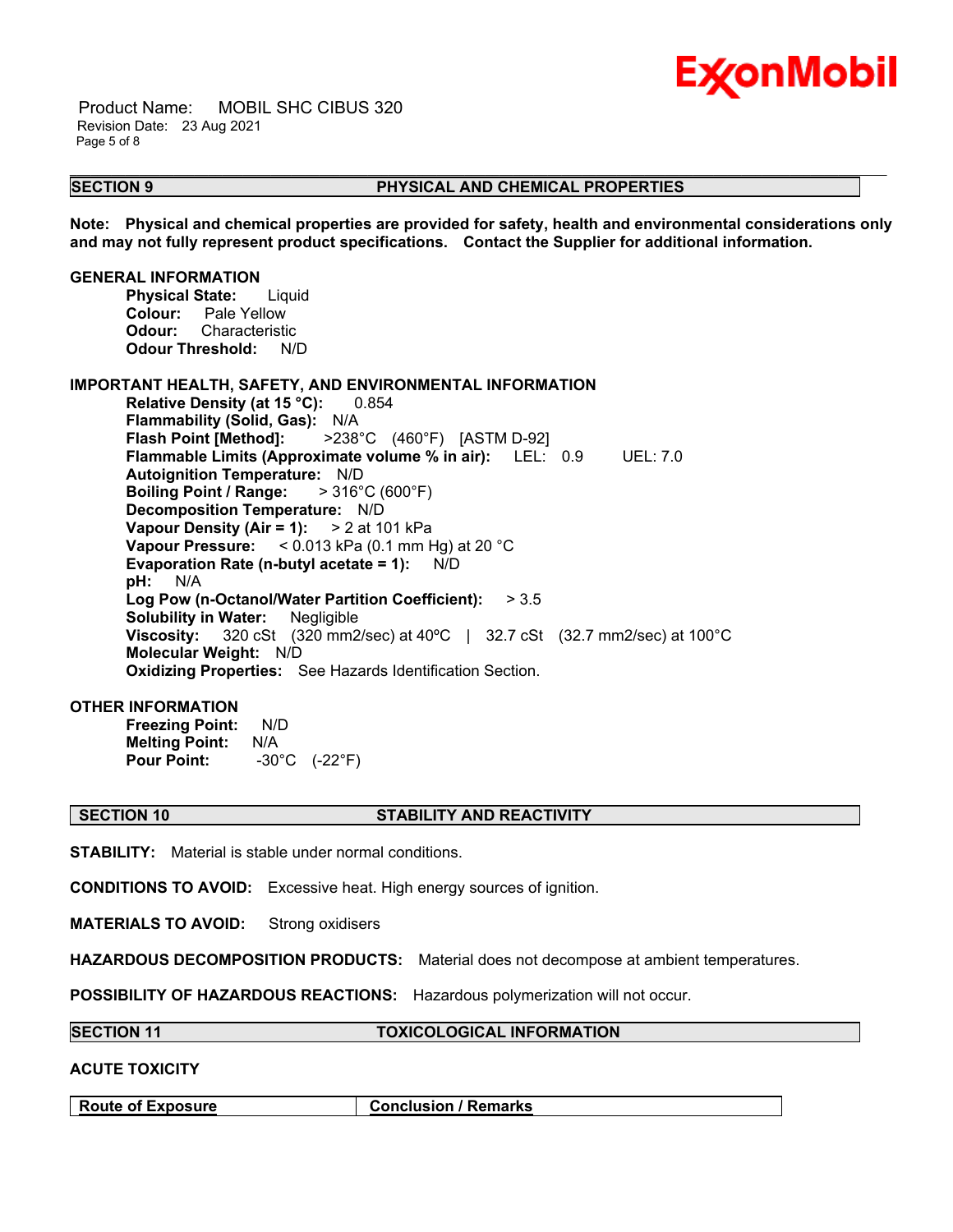

 Product Name: MOBIL SHC CIBUS 320 Revision Date: 23 Aug 2021 Page 6 of 8

| <b>Inhalation</b>                           |                                                                                                  |
|---------------------------------------------|--------------------------------------------------------------------------------------------------|
| Toxicity: No end point data for material.   | Minimally Toxic. Based on assessment of the components.                                          |
| Irritation: No end point data for material. | Negligible hazard at ambient/normal handling temperatures.                                       |
| Ingestion                                   |                                                                                                  |
| Toxicity: No end point data for material.   | Minimally Toxic. Based on assessment of the components.                                          |
| <b>Skin</b>                                 |                                                                                                  |
| Toxicity: No end point data for material.   | Minimally Toxic. Based on assessment of the components.                                          |
| Irritation: No end point data for material. | Negligible irritation to skin at ambient temperatures. Based on<br>assessment of the components. |
|                                             |                                                                                                  |
| Eye                                         |                                                                                                  |
| Irritation: No end point data for material. | May cause mild, short-lasting discomfort to eyes. Based on<br>assessment of the components.      |

# **OTHER HEALTH EFFECTS FROM SHORT AND LONG TERM EXPOSURE**

Anticipated health effects from sub-chronic, chronic, respiratory or skin sensitization, mutagenicity, reproductive toxicity, carcinogenicity, target organ toxicity (single exposure or repeated exposure), aspiration toxicity and other effects based on human experience and/or experimental data.

### **For the product itself:**

Repeated and/or prolonged exposure may cause irritation to the skin, eyes, or respiratory tract. **Contains:**

Synthetic base oils: Not expected to cause significant health effects under conditions of normal use, based on laboratory studies with the same or similar materials. Not mutagenic or genotoxic. Not sensitising in test animals and humans.

# **IARC Classification: The following ingredients are cited on the lists below:** None.

|              | --REGULATORY LISTS SEARCHED-- |              |
|--------------|-------------------------------|--------------|
| $1 = IARC 1$ | $2 = IARC 2A$                 | $3 = IARC2B$ |

# **SECTION 12 ECOLOGICAL INFORMATION**

The information given is based on data for the material, components of the material, or for similar materials, through the application of bridging principals.

# **ECOTOXICITY**

Material -- Not expected to be harmful to aquatic organisms.

### **MOBILITY**

 Base oil component -- Low solubility and floats and is expected to migrate from water to the land. Expected to partition to sediment and wastewater solids.

# **SECTION 13 DISPOSAL CONSIDERATIONS**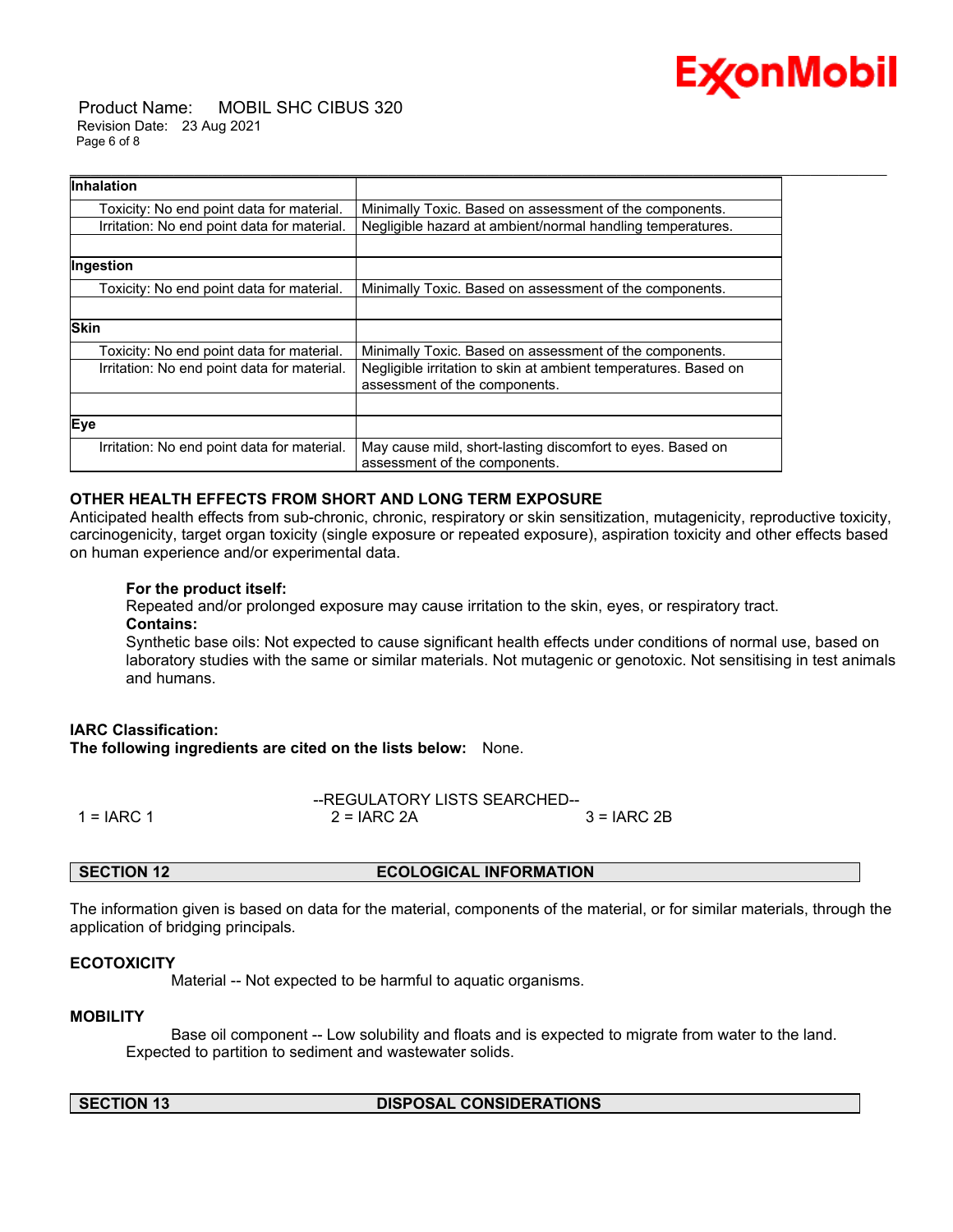

 Product Name: MOBIL SHC CIBUS 320 Revision Date: 23 Aug 2021 Page 7 of 8

Disposal recommendations based on material as supplied. Disposal must be in accordance with current applicable laws and regulations, and material characteristics at time of disposal.

\_\_\_\_\_\_\_\_\_\_\_\_\_\_\_\_\_\_\_\_\_\_\_\_\_\_\_\_\_\_\_\_\_\_\_\_\_\_\_\_\_\_\_\_\_\_\_\_\_\_\_\_\_\_\_\_\_\_\_\_\_\_\_\_\_\_\_\_\_\_\_\_\_\_\_\_\_\_\_\_\_\_\_\_\_\_\_\_\_\_\_\_\_\_\_\_\_\_\_\_\_\_\_\_\_\_\_\_\_\_\_\_\_\_\_\_\_\_

# **DISPOSAL RECOMMENDATIONS**

Product is suitable for burning in an enclosed controlled burner for fuel value or disposal by supervised incineration at very high temperatures to prevent formation of undesirable combustion products. Protect the environment. Dispose of used oil at designated sites. Minimize skin contact. Do not mix used oils with solvents, brake fluids or coolants.

**Empty Container Warning** Empty Container Warning (where applicable): Empty containers may contain residue and can be dangerous. Do not attempt to refill or clean containers without proper instructions. Empty drums should be completely drained and safely stored until appropriately reconditioned or disposed. Empty containers should be taken for recycling, recovery, or disposal through suitably qualified or licensed contractor and in accordance with governmental regulations. DO NOT PRESSURISE, CUT, WELD, BRAZE, SOLDER, DRILL, GRIND, OR EXPOSE SUCH CONTAINERS TO HEAT, FLAME, SPARKS, STATIC ELECTRICITY, OR OTHER SOURCES OF IGNITION. THEY MAY EXPLODE AND CAUSE INJURY OR DEATH.

| SECTION 14 | <b>TRANSPORT INFORMATION</b> |
|------------|------------------------------|
|            |                              |

**LAND** : Not Regulated for Land Transport

**SEA (IMDG):** Not Regulated for Sea Transport according to IMDG-Code

**AIR (IATA):** Not Regulated for Air Transport

**SECTION 15 REGULATORY INFORMATION**

**Material is Not Hazardous as defined by the Hazardous Substances (Health and Safety Reform Revocations) Regulations 2017.**

**Product is not regulated according to New Zealand Land Transport Rule.**

# **REGULATORY STATUS AND APPLICABLE LAWS AND REGULATIONS**

**Listed or exempt from listing/notification on the following chemical inventories :**  AIIC, DSL, ENCS, IECSC, KECI, TCSI, TSCA  **Special Cases:**

| Inventory           | $^{\circ}$ tatue<br>Jialus |
|---------------------|----------------------------|
| <b>PICCS</b><br>טשט | Apply<br>estrictions<br>∸  |

**SECTION 16 OTHER INFORMATION**

**N/D = Not determined, N/A = Not applicable**